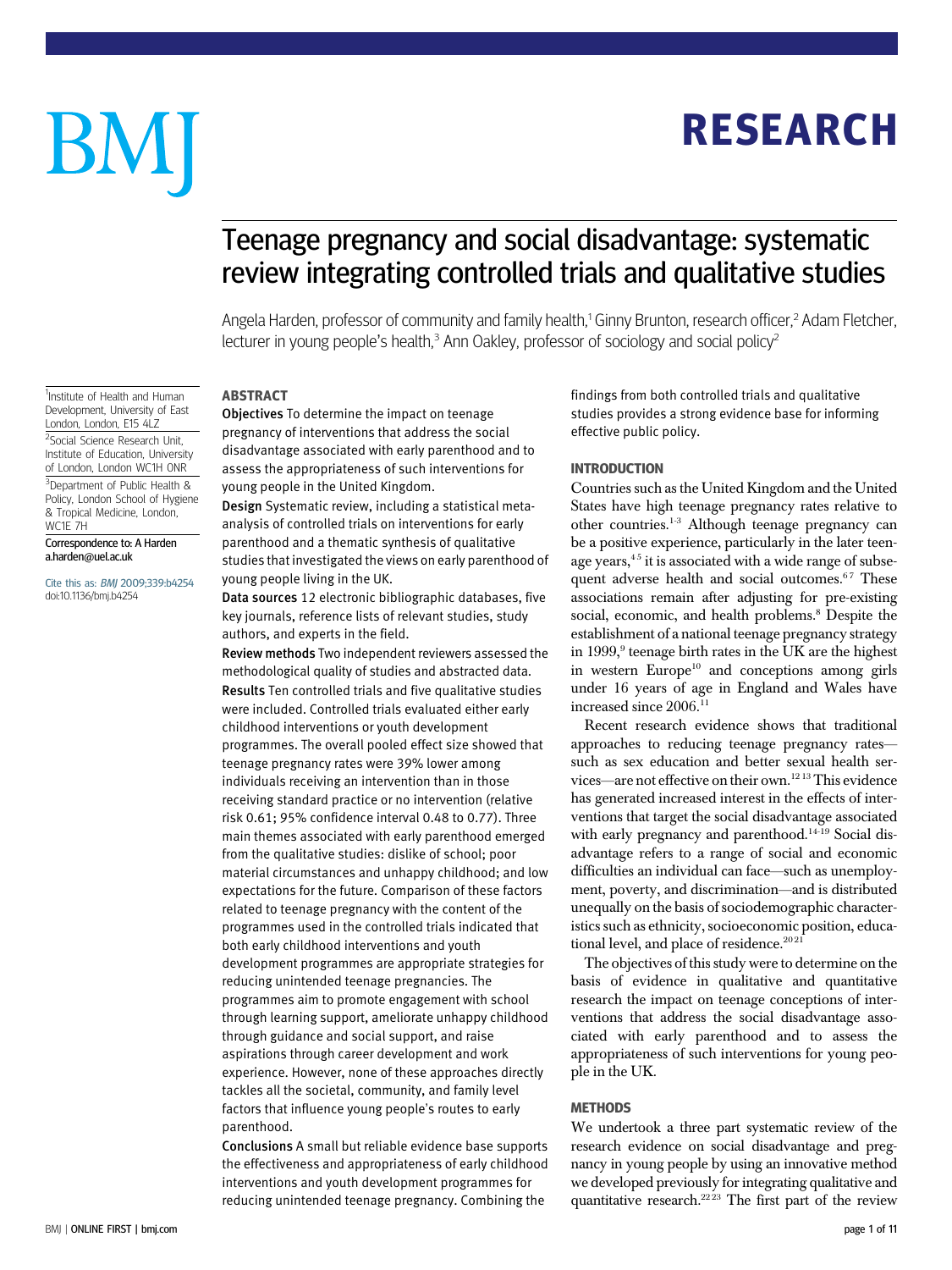focused on quantitative controlled trials and was designed to assess the impact on teenage conceptions of interventions that address the social determinants of teenage pregnancy. The second part focused on qualitative research and examined intervention need and appropriateness on the basis of the perspectives and experiences of young people. In the third part of the review, we integrated the two sets of findings to assess the extent to which existing evaluated interventions do in fact address the social disadvantage associated with early pregnancy and parenthood as determined by the needs and concerns of young people.

The inclusion of qualitative research in systematic reviews facilitates the incorporation of "real life" experiences into evidence based policy making.<sup>24</sup> An ability to unpack the worldview of participants at a particular time and location has been highlighted as a key strength of qualitative research.<sup>2526</sup> Although we included trials conducted in any country, we drew only on qualitative studies conducted in the UK to help assess the applicability of interventions to reduce teenage pregnancy within this country in particular.

## Search strategy

Our literature searches covered seven major databases and five specialist registers (table 1). Highly sensitive topic based search strategies were designed for each database. We did not use study type search filters and identified controlled trials and qualitative studies using the same strategy.

We included randomised and non-randomised controlled trials that evaluated interventions designed to target social disadvantage and that reported teenage conceptions or births as an outcome measure. The inclusion of trials was not restricted according to language, publication date, or country. We included any qualitative study published between 1994 and 2004 that focused on teenage pregnancy and social disadvantage among young people aged less than 20 years old living in the UK.

## Table 1 | Major databases and specialist registers searched

|                                                                                                                            | Time period of search   | Date searched     |
|----------------------------------------------------------------------------------------------------------------------------|-------------------------|-------------------|
| <b>Major commercial databases</b>                                                                                          |                         |                   |
| PubMed (includes Medline and old Medline)                                                                                  | January 1950-June 2004  | June 2004         |
| Embase                                                                                                                     | January 1981-June 2004  | June 2004         |
| Cumulative Index to Nursing and Allied Health Literature<br>(CINAHL)                                                       | January 1982-May 2004   | May 2004          |
| Education Resources Information Center (ERIC)                                                                              | January 1985-April 2004 | April 2004        |
| Sociological Abstracts (SocAbs)                                                                                            | January 1981-May 2004   | May 2004          |
| Applied Social Sciences Index and Abstracts (ASSIA)                                                                        | January 1987-May 2004   | May 2004          |
| PsycINFO                                                                                                                   | January 1988-May 2004   | May 2004          |
| Specialist registers                                                                                                       |                         |                   |
| Evidence for Policy and Practice Information Centre Register<br>of Health Promotion and Public Health Research (BiblioMap) | All years available     | April 2004        |
| Cochrane Central Register of Controlled Trials (CENTRAL)                                                                   | All years available     | May 2004          |
| National Research Register (NRR)                                                                                           | All years available     | <b>March 2004</b> |
| Health Promotion Library for Scotland (HPLS)                                                                               | All years available     | <b>March 2004</b> |
| Health Development Agency Register (Health Promis)                                                                         | All years available     | April 2004        |
| All sources searched were used to identify both quantitative and qualitative studies.                                      |                         |                   |

Relevant interventions were those that aimed to improve young people's life opportunities and financial circumstances; for example, through educational or income support. Relevant interventions could be targeted at children, young people, or their families. Controlled trials of sex education or sexual health services and qualitative studies focusing solely on attitudes to and knowledge of sexual health or sex education were excluded.

We hand searched American Journal of Public Health (from January 1999 to January 2004), Journal of Adolescent Health (from January 1999 to February 2004), Journal of Adolescence (from February 1999 to April 2004), and Perspectives on Sexual and Reproductive Health (from issue 1, 1999, to issue 1, 2004). We also reviewed the reference lists of all studies that met our inclusion criteria and contacted experts in the field who suggested further studies to pursue.

## Quality assessment

We assessed the extent to which controlled trials had minimised bias and error in their findings by using a set of criteria developed in previous health promotion reviews.27-29 "Sound" trials were those that reported data on each outcome measure indicated in the study aims; used a control or comparison group equivalent to the intervention group on relevant sociodemographic measures (or, in cases with non-equivalent groups, adjusted for differences in the analysis); provided pre-intervention data for all individuals in each group; and provided post-intervention data for all individuals in each group.

The criteria we used to assess the methodological quality of the qualitative studies were built on those suggested in the literature on qualitative research.<sup>2630-33</sup> Each study was assessed according to 12 criteria designed to aid judgment on the extent to which study findings were an accurate representation of young people's perspectives and experiences (box). A final assessment sorted studies into one of three categories on the basis of quality: high quality (those meeting 10 or more criteria), medium quality (those meeting between seven and nine criteria), and low quality (those meeting fewer than seven criteria).

## Data extraction

We used a standardised tool to extract from "sound" controlled trials information on the development and content of the intervention evaluated, the population involved, and the trial design and methods.34 Data to calculate effect sizes for pregnancy and birth rates were identified from study reports and via contact with study authors if data were incomplete or not in an appropriate form.

Data on the development, design, methods, and the populations involved were extracted from the qualitative studies in a standardised way by using an established tool designed for a broad range of study types.35 The findings of the qualitative studies were identified within the "findings" or "results" sections of study reports and exported verbatim into NVivo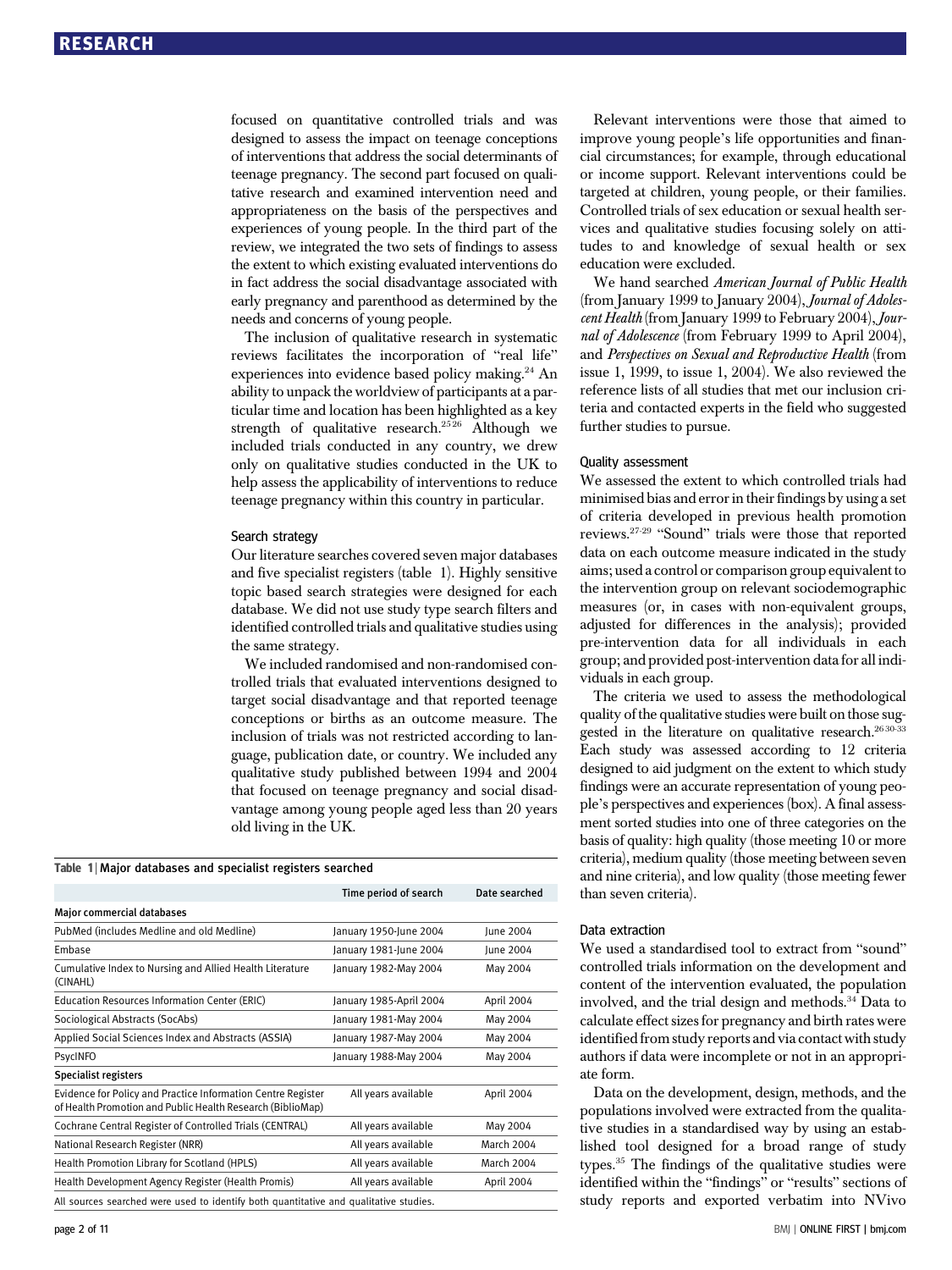## Criteria used to assess the quality of qualitative studies

## Quality of reporting

Were the aims and objectives clearly reported?

Was there an adequate description of the context in which the research was carried out?

Was there an adequate description of the sample and the methods by which the sample was identified and recruited?

Was there an adequate description of the methods used to collect data?

Was there an adequate description of the methods used to analyse data?

## Use of strategies to increase reliability and validity

Were there attempts to establish the reliability of the data collection tools (for example, by use of interview topic guides)?

Were there attempts to establish the validity of the data collection tools (for example, with pilot interviews)?

Were there attempts to establish the reliability of the data analysis methods (for example, by use of independent coders)?

Were there attempts to establish the validity of data analysis methods (for example, by searching for negative cases)?

Extent to which study findings reflected young people's perspectives and experiences Did the study use appropriate data collection methods for helping young people to express their views?

Did the study use appropriate methods for ensuring the data analysis was grounded in the views of young people?

Did the study actively involve young people in its design and conduct?

(version 2; QSR, Victoria, Australia), a qualitative data analysis software package.

## Data synthesis

The data synthesis was conducted in three stages according to the model described by Thomas and colleagues.22 Firstly, we used statistical meta-analysis techniques to assess the effectiveness of the interventions in the controlled trials. Chi square statistical tests were used to test for heterogeneity ("Q statistic") between controlled trials; when there was no significant heterogeneity, we combined effect sizes in a random effects statistical meta-analysis using Evidence for Policy and Practice Information Centre reviewer software.36 Relative risk (RR) was used to calculate both individual study and combined effect sizes. Our procedures for meta-analysis followed standard practice in the field<sup>37-39</sup> and were similar to those used in previous reviews by the Evidence for Policy and Practice Information Centre.<sup>2940</sup>

Secondly, we conducted a thematic synthesis of the findings from the qualitative studies, $4142$  following established principles developed for the analysis of qualitative data.25 43 44 Study findings were coded line by line to characterise the content of each line or sentence (for example, "frustration with rules and regulations at school," "expectations for the future"). Codes were compared and contrasted, refined, and grouped into higher order themes (for example, "dislike of school"). The review team then drew out the implications for appropriate interventions suggested by each theme.

Thirdly, we constructed a methodological and conceptual matrix to integrate the findings of the two syntheses. The potential implications of young people's views for interventions to prevent teenage pregnancy were laid out alongside the content and findings of the soundly evaluated interventions.

Screening of full reports against inclusion criteria, quality assessment, data extraction, and data synthesis were all carried out by pairs of reviewers working independently at first and then together. Initial screening of titles and abstracts was done by single reviewers after a period of double screening to ensure consistency across reviewers.

# **SHOCOLTS**<br>Study characteristics and quality

Ten controlled trials $w_1-w_10$  and five qualitative studiesw11-w15 met our inclusion criteria. Six controlled trials were judged to be of sufficient methodological quality to provide reliable evidence about the impact of interventions on teenage pregnancy rates. $w_1$ -w<sub>3</sub> w<sub>6</sub> w<sub>7</sub> w<sub>9</sub> All these trials were conducted in the US and targeted disadvantaged groups of children and young people (tables 2 and 3).

Each of the methodologically sound controlled trials evaluated one of two intervention types: (a) an early childhood intervention, or  $(b)$  a youth development programme. Three studies evaluated early childhood interventions that aimed to promote cognitive and social development through preschool education, parent training, and social skills training.<sup>w2 w3 w7</sup> Two of these studies—the Perry Preschool Program<sup>w2</sup> and the Abecedarian Project<sup>w3</sup>—evaluated the long term effects of preschool education and parenting support interventions; the third—the Seattle Social Development Project—evaluated the long term effects of a school based social skills development intervention for children and their parents.<sup>w7</sup>

A further three studies evaluated youth development programmes that aimed to promote self esteem, positive aspirations, and a sense of purpose through vocational, educational, volunteering, and life skills work.<br>w1 w6 w10 Two of these studies—Teen Outreach<br/>w1 and the Quantum Opportunities Program<sup>w6</sup>—evaluated after school programmes based on the principle of "serve and learn," in which community service is combined with student learning and educational support; the third—the Children's Aid Society Carrera-Model Program—evaluated a comprehensive academic and social development intervention delivered in youth centres, which included work experience, careers advice, academic support, sex education, arts workshops, sports, and other activities.<sup>w10</sup>

In each trial, the control group received no intervention or standard education. The four controlled trials that were deemed not to be of sufficient quality also evaluated youth development programmes in the US.w4 w5 w8 w9All five qualitative studies were judged to be of medium or high quality. $w11-w15$  These studies included participants from a range of areas throughout the UK and used individual interviews, focus groups,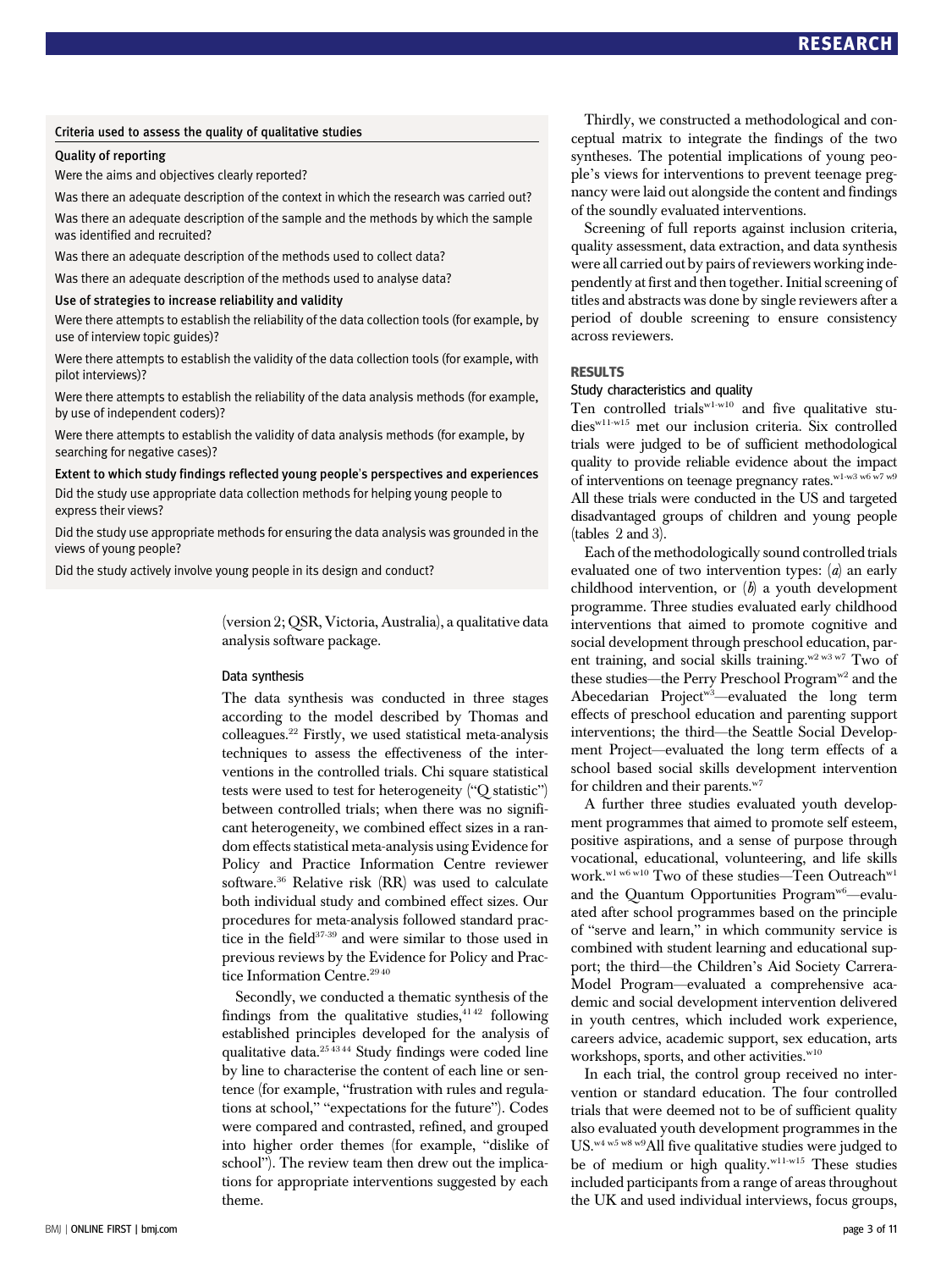## Table 2 | Characteristics of the six "sound" trials

|                                            |            |                                 |                                               | Sample characteristics              |               |                                                                                                                                   |                                                                                                                                                  |  |
|--------------------------------------------|------------|---------------------------------|-----------------------------------------------|-------------------------------------|---------------|-----------------------------------------------------------------------------------------------------------------------------------|--------------------------------------------------------------------------------------------------------------------------------------------------|--|
| <b>Authors</b>                             | Country    | Study design                    | Sample size                                   | Gender                              | Age range     | Socioeconomic position                                                                                                            | Ethnicity                                                                                                                                        |  |
| Allen et al, 1997 <sup>w1</sup>            | <b>USA</b> | Randomised.<br>controlled trial | $I=342;$<br>$C = 353$                         | Male=15%;<br>Female=85%             | $14-15$ years | Authors describe sample as "high<br>risk," with 54% living in one parent<br>households and 46% living in two<br>parent households | Authors report "black"=67%;<br>"white"=19%; "Hispanic"=11%;<br>"other"=3%                                                                        |  |
| Berrueta-Clement et al, 1984 <sup>w2</sup> | <b>USA</b> | Randomised.<br>controlled trial | $I = 58:$<br>$C = 65$                         | Male=60%:<br>Female=40%             | 3-4 years     | Authors describe sample as<br>children from families of low<br>socioeconomic status                                               | Authors report sample to be 100%<br>"black"                                                                                                      |  |
| Campbell et al, 2002 <sup>w3</sup>         | <b>USA</b> | Randomised.<br>controlled trial | $I = 53$ ;<br>$C = 51$                        | Male=49%;<br>Female=51%             | 0-4 years     | Authors state sample was "high risk"<br>from "impoverished households"                                                            | Authors describe sample as all<br>"African-American"                                                                                             |  |
| Hahn et al, 1994 <sup>w6</sup>             | <b>USA</b> | Randomised,<br>controlled trial | $I=125$ ;<br>$C = 125$                        | Male=47%;<br>Female=53%             | 14-17 years   | Authors describe sample as<br>recruited from list of families<br>receiving public assistance                                      | Authors report "white"=15%;<br>"black"=76%; "Hispanic"=7%;<br>"Asian"=1%; "other"=2%                                                             |  |
| Hawkins et al, 1999 <sup>w7</sup>          | <b>USA</b> | Controlled<br>trial*            | $I$ (full)=156;<br>I (late)=267;<br>$C = 220$ | Male=50%;<br>Female=50%<br>(approx) | 6-12 years    | Authors note that more than 56%<br>participated in National School<br>Lunch/Breakfast program                                     | Authors report "white"=44%;<br>"African-American"=26%; "Asian-<br>American"=24%; "native<br>American"=5%; "other"=3%.                            |  |
| Philliber et al, 2001 <sup>w10</sup>       | <b>USA</b> | Randomised,<br>controlled trial | $I = 589;$<br>$C = 574$                       | Male=45%;<br>Female=55%             | 13-15 years   | Authors report almost half of young<br>people come from families with at<br>least one unemployed adult                            | Authors report "African-<br>American"=43%; "Caribbean-<br>black"=3%; "Hispanic"=29%;<br>"white"=5%; "Asian"=4%;<br>"multiethnic"=14%; "other"=2% |  |

\*This study began as a randomised, controlled trial: students within eight schools were randomised into intervention or control groups, and those in the intervention group received the programme for four years. At the end of four years, children in both the intervention and the control group received the programme for two years. Additional schools matched to the original eight schools were recruited into the study. Children in these schools formed a new control group.

> and self completion questionnaires to collect data (table 4). Four studies focused on, or included, the views of young parents,<sup>w11 w12 w14 w15</sup> but only two of these studies included the views of young fathers as well as young mothers.<sup>w14 w15</sup>

## Quantitative studies of the effects of interventions on teenage pregnancy rates

Of the six controlled trials deemed to be of sufficient methodological quality, four measured pregnancy rates reported by young women, w1 w2 w7 w10 three measured partner pregnancy rates reported by young men, w1 w7 w10 and two measured birth rates reported by young men and young women separately<sup>w3</sup> or together.w6 The four controlled trials measuring pregnancy rates reported by young women or young men<sup>w1 w2 w7 w10</sup> were included in two random effects meta-analyses: one that assessed the effects of interventions on teenage pregnancies reported by young women and a second that measured the effects of interventions on teenage pregnancies reported by young men. The findings of the two controlled trials that measured birth rates<sup>w3 w6</sup> were not subject to meta-analysis, but their findings are summarised after each metaanalysis. Tests revealed no statistical heterogeneity between the studies, suggesting that it would be appropriate to pool the effect sizes. However, effect sizes for youth development interventions and early childhood

| <b>Youth development programmes</b>                                              | <b>Effect (95% CI)</b>        | Weight (%) | <b>Sample</b><br>size |                                | <b>Effect (95% CI)</b> |                           |
|----------------------------------------------------------------------------------|-------------------------------|------------|-----------------------|--------------------------------|------------------------|---------------------------|
| Allen et al, 1997 <sup>w1</sup>                                                  | 0.43(0.23 to 0.84)            | 13.0       | 570                   |                                |                        |                           |
| Philliber et al, 2001 <sup>w10</sup>                                             | $0.59(0.42 \text{ to } 0.85)$ | 43.9       | 519                   |                                | $ -$                   |                           |
| Overall                                                                          | $0.55(0.40 \text{ to } 0.76)$ |            |                       |                                |                        |                           |
| <b>Early childhood interventions</b>                                             |                               |            |                       |                                |                        |                           |
| Berrueta-Clements et al, 1984 <sup>w2</sup>                                      | $0.72$ (0.44 to 1.18)         | 22.7       | 49                    |                                |                        |                           |
| Hawkins et al, 1999 <sup>w7</sup>                                                | $0.65(0.38 \text{ to } 1.09)$ | 20.5       | 171                   |                                |                        |                           |
| Overall                                                                          | $0.68(0.48 \text{ to } 0.98)$ |            |                       |                                |                        |                           |
| <b>Overall youth development programmes</b><br>and early childhood interventions | $0.61$ (0.48 to 0.77)         |            |                       |                                |                        |                           |
|                                                                                  |                               |            |                       | 0.14                           | $\mathbf{1}$           | 7.39                      |
|                                                                                  |                               |            |                       | <b>Favours</b><br>intervention |                        | <b>Favours</b><br>control |

Fig 1 <sup>|</sup> Forest plot showing the effect of youth development programmes and early childhood interventions on pregnancy rates reported by young women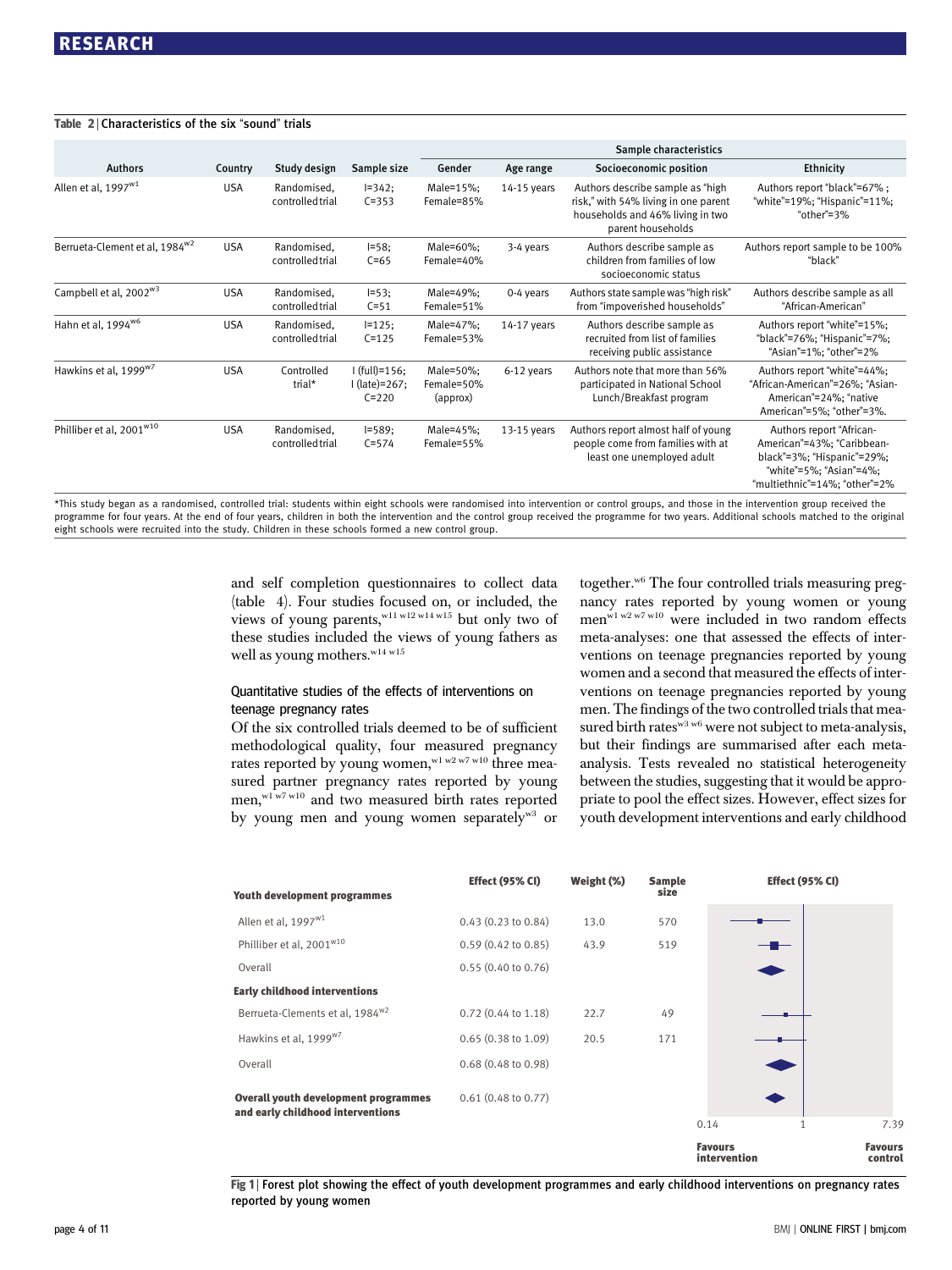|                                                   | Interven-                                                               | Interven-                              |                                                                                                                                                                                                                                                              |                         |                                                                     |                      | Protocol                                                                                                                                                                                                                                                                                                                                                     |                                                                                                                                                                         |  |
|---------------------------------------------------|-------------------------------------------------------------------------|----------------------------------------|--------------------------------------------------------------------------------------------------------------------------------------------------------------------------------------------------------------------------------------------------------------|-------------------------|---------------------------------------------------------------------|----------------------|--------------------------------------------------------------------------------------------------------------------------------------------------------------------------------------------------------------------------------------------------------------------------------------------------------------------------------------------------------------|-------------------------------------------------------------------------------------------------------------------------------------------------------------------------|--|
| <b>Authors</b>                                    | tion name                                                               | tion type                              | <b>Intervention objectives</b>                                                                                                                                                                                                                               | Setting                 | Provider                                                            | Length               | Intervention group                                                                                                                                                                                                                                                                                                                                           | Control group                                                                                                                                                           |  |
| Allen et al <b>.</b><br>$1997^{w1}$               | Teen<br>Outreach                                                        | Youth<br>develop-<br>ment<br>programme | To prevent teenage pregnancy<br>and promote academic<br>achievement among "high<br>risk" young people                                                                                                                                                        | School and<br>community | Teachers and<br>adult<br>volunteers                                 | One year             | Young people undertook nearly 50<br>hours of voluntary service in their<br>local communities, reflected on<br>their experiences in discussion<br>groups, and attended social<br>development classes.                                                                                                                                                         | Young people in the control<br>group received no intervention.                                                                                                          |  |
| Berrueta-<br>Clement et<br>al, 1984 <sup>w2</sup> | The Perry<br>Preschool<br>Program                                       | Early<br>childhood<br>intervention     | To improve the intellectual<br>and social development of<br>children from socially<br>disadvantaged families                                                                                                                                                 | School and<br>home      | Teachers                                                            | Two years            | Children received two and a half<br>hours of preschool education five<br>days a week during term time.<br>Teachers made home visits one<br>afternoon per fortnight.                                                                                                                                                                                          | Children in the control group<br>received no intervention.                                                                                                              |  |
| Campbellet<br>al, $2002^{w3}$                     | The<br>Abecedarian<br>Project                                           | Early<br>childhood<br>intervention     | To enhance cognitive skills<br>and "adaptive" behaviour in<br>early childhood among<br>children in "impoverished<br>households"                                                                                                                              | School and<br>home      | Teachers                                                            | Eight years          | Children aged 0 to 4 years received<br>full time day care that aimed to<br>develop cognitive and language<br>skills and adaptive behaviour. On<br>entering school, children were<br>assigned a home school resource<br>teacher for three years to encourage<br>parental involvement in learning.                                                             | Children in the control group<br>did not receive any educational<br>intervention but they did<br>receive nutritional<br>supplements for the first<br>15 months of life. |  |
| Hahn et al,<br>1994 <sup>w6</sup>                 | The<br>Quantum<br>Opportuni-<br>ties Program                            | Youth<br>develop-<br>ment<br>programme | To improve academic<br>achievement and social skills<br>among young people from<br>families receiving public<br>assistance                                                                                                                                   | Community               | Staff from<br>local<br>Opportunities<br>Industrial<br>Centres (OIC) | Four years           | Young people took part in<br>community improvement activities,<br>educational activities (for example,<br>tutoring), and developmental<br>activities (for example, health<br>education and career and college<br>planning). Financial incentives were<br>provided for participation.                                                                         | Young people in the control<br>group received no intervention.                                                                                                          |  |
| Hawkins et<br>al. 1999 <sup>w7</sup>              | The Seattle<br>Social<br>Develop-<br>ment Project                       | Early<br>childhood<br>intervention     | To increase school bonding<br>and academic success.<br>reduce physically aggressive<br>behaviour, improve family<br>behaviour management<br>practices, and reduce poor<br>health and other outcomes<br>among children in schools<br>serving high crime areas | School                  | Teachers                                                            | Six years            | Teachers were trained in classroom<br>instruction and management and<br>delivered a cognitive and social<br>skills training curriculum. Parents<br>were offered parent training classes<br>to develop skills in child behaviour<br>management, supporting their<br>children to succeed at school, and<br>reducing their children's risks for<br>using drugs. | Children in the control group<br>received no intervention.                                                                                                              |  |
| Philliber et<br>al, 2001 <sup>w10</sup>           | The<br>Children's<br><b>Aid Society</b><br>Carrera-<br>Model<br>Program | Youth<br>develop-<br>ment<br>programme | To reduce pregnancies<br>amongst socially<br>disadvantaged teenagers                                                                                                                                                                                         | Community               | Community<br>workers                                                | Two to<br>threeyears | Young people were offered<br>academic support; health, sport,<br>and art workshops; and<br>participation in a "job club," which<br>included work experience and<br>careers advice.                                                                                                                                                                           | Young people in the control<br>group received no intervention.                                                                                                          |  |

Table 3 | Characteristics of the interventions in the six "sound" trials

education interventions were pooled separately in recognition of the differences between these two types of intervention.

The pooled effect size from the first meta-analysis showed that early childhood interventions and youth development programmes reduced teenage pregnancy rates among young women (RR 0.61, 95% CI 0.48 to 0.77; fig 1). The effect of an early childhood intervention on birth rates reported by young women was similar in the study by Campbell and colleagues<sup>w3</sup> (0.56, 0.42 to 0.75).

The effect of these interventions on pregnancies reported by young men is less clear (fig 2). The pooled effect size from the second meta-analysis showed that young men who had received an early childhood or youth development intervention reported fewer partner pregnancies than those who had not, but this result was not statistically significant (RR 0.59, 95% CI 0.34 to 1.02).

Hahn and colleagues<sup>w6</sup> evaluated a youth development programme and measured birth rates reported by both young women and young men. The intervention reduced the birth rate by 36%, although this result was of borderline statistical significance (RR 0.64, 95% CI 0.40 to 1.03).

## Qualitative studies of the views and experiences of young people

Three major themes relating to teenage pregnancy emerged from the findings of the five qualitative studies: dislike of school; poor material circumstances and unhappy childhood; and low expectations and aspirations for the future (fig 3).

Dislike of school was a key aspect of young parents' accounts of their lives before becoming parents and of young people identified as "at risk" of becoming teenage parents (for example, "Still be at school? I'd rather have a baby than that. I just didn't like school, it was hard, it was horrible"w<sup>14</sup>). The reasons young people gave for disliking school varied (fig 3). Some related to the subject matter taught in school, which was seen as boring or irrelevant, especially for young women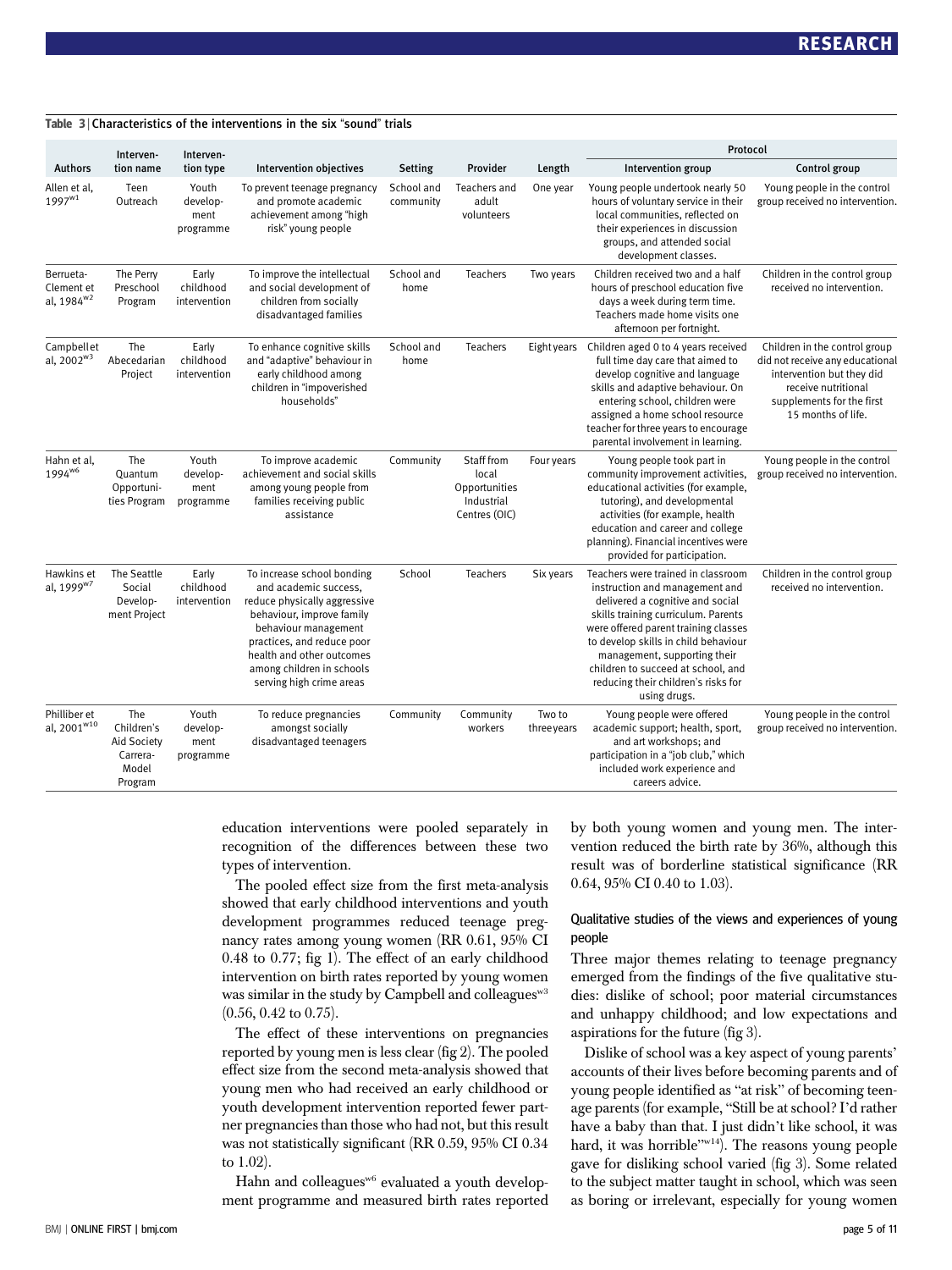who had difficult or unhappy home lives and caring responsibilities (for example, "what on earth is this going to do for me?"w15). Other reasons related to insufficient or inappropriate support when falling behind with school work or experiencing bullying by teachers and peers (for example, "I got bullied so I just stopped going"w12). Some young people were frustrated with the inflexibility of "institutional life," with all its rules and regulations (for example, "You can't sit with your friends, which I found the best way of learning"w11).

Young parents reported unhappiness, rather than poverty in itself, as the most significant aspect of their childhood experiences that related to becoming a parent, although unhappiness went hand in hand with adversity and material disadvantage in their accounts. Common experiences included family conflict and breakdown, sometimes caused by violence, which could lead to living in care (fig 3). Young fathers reported violent fathers and a lack of suitable role models. Young parents noted how they had to "grow up faster" in order to survive, and also reported a lack of confidence, low self esteem, and high anxiety levels.<sup>w11</sup> Some young women saw having a baby at an early age as a way to change their circumstances and ameliorate the effects of adversity. It is important to note, however, that not all the teenage mothers who participated in these studies had grown up unhappy or experienced personal adversity. Regardless of circumstances, some women had wanted to have a baby when they were young and looked forward to still being young when their children were older.

There were differences in the expectations and aspirations of young people who had, or wanted to have, a baby early in life and young people who had or wanted to have a baby later in life. For example, mothers who had children when they were teenagers

|                                | Table 4 Characteristics of the four high and medium quality qualitative studies                                                                            |                                                                                                                                                                                                                                                                                     |                                                                                                |                                       |                                                                                                                                               |               |                                                                                                                                                                                                                                                                                                          |                                                                            |  |
|--------------------------------|------------------------------------------------------------------------------------------------------------------------------------------------------------|-------------------------------------------------------------------------------------------------------------------------------------------------------------------------------------------------------------------------------------------------------------------------------------|------------------------------------------------------------------------------------------------|---------------------------------------|-----------------------------------------------------------------------------------------------------------------------------------------------|---------------|----------------------------------------------------------------------------------------------------------------------------------------------------------------------------------------------------------------------------------------------------------------------------------------------------------|----------------------------------------------------------------------------|--|
|                                |                                                                                                                                                            |                                                                                                                                                                                                                                                                                     | Study                                                                                          |                                       | Sample characteristics                                                                                                                        |               |                                                                                                                                                                                                                                                                                                          |                                                                            |  |
| Study                          | Aims                                                                                                                                                       | <b>Methods</b>                                                                                                                                                                                                                                                                      | location                                                                                       | Sample size                           | Gender                                                                                                                                        | Age range     | Socioeconomic status                                                                                                                                                                                                                                                                                     | Ethnicity                                                                  |  |
| Arai, 2004 <sup>w11</sup>      | To explore the factors<br>present at<br>neighbourhood, family,<br>peer group, and<br>individual levels that<br>influence teenage<br>reproductive behaviour | Cross sectional study<br>using semi-structured<br>interviews with teenage<br>mothers                                                                                                                                                                                                | England (inner<br>London,<br>Greater<br>Manchester,<br>and<br>Northumber-<br>land)             | 15                                    | All female                                                                                                                                    | Not stated    | Author presents detail<br>on family background (7<br>women from two parent<br>families, 5 from one<br>parent families, 3 from<br>the "looked after<br>children" system);<br>marital status (1<br>married, 14 not<br>married); and housing<br>status (2 women living<br>hostels)                          | Authors report<br>"white"=13;<br>"black<br>$mixed'=1$ ;<br>"Asian"=1       |  |
| Burnett,<br>$2003^{w12}$       | To examine young<br>women's experiences of<br>pregnancy and<br>parenthood, and<br>subsequent<br>experiences of<br>professionals and<br>agencies in Suffolk | Cross sectional study<br>using semi-structured<br>interviews and focus<br>groups to collect data                                                                                                                                                                                    | Suffolk,<br>England                                                                            | 17                                    | All female                                                                                                                                    | 15-27 years   | Not stated                                                                                                                                                                                                                                                                                               | Not stated                                                                 |  |
| Hooke et al,<br>$2000^{w13}$   | To explore gender<br>differences in Scottish<br>teenagers' views about<br>sexual relationships and<br>consequences of<br>teenage pregnancy                 | Cross sectional study<br>using a self completion<br>questionnaire with ten<br>open ended questions                                                                                                                                                                                  | Ayrshire,<br>Scotland                                                                          | 126                                   | Mixed (50% male,<br>50% female)                                                                                                               | 14-15 years   | Not stated                                                                                                                                                                                                                                                                                               | Not stated                                                                 |  |
| Hughes et al,<br>$1999^{w14}$  | To explore the factors<br>that influence young<br>people's sexual<br>behaviour and their<br>attitudes towards<br>pregnancy and<br>parenthood               | Cross sectional survey<br>using discussion groups<br>and semi-structured<br>interviews to collect data                                                                                                                                                                              | England<br>(London,<br>Birmingham<br>and north-east<br>England)                                | Not clearly<br>stated (approx.<br>60) | Mixed (six of the nine<br>discussion groups<br>werefemale only and<br>three were male<br>only. Six women<br>were interviewed<br>and four men) | $15-25$ years | Authors describe<br>sample as including<br>teenage mothers and<br>fathers, looked-after<br>young people, the<br>homeless, those<br>excluded from school<br>and young offenders                                                                                                                           | Not stated                                                                 |  |
| Wiggins et al,<br>$2005^{w15}$ | To explore the link<br>between teenage<br>parenthood and social<br>exclusion                                                                               | Part 1 was a prospective<br>study comparing<br>teenage and non-<br>teenage mothers. Part 2<br>was a cross sectional<br>study using semi-<br>structured interviews<br>with women who were<br>pregnant while<br>teenagers, teenage<br>fathers, and the children<br>of teenage mothers | England,<br>(Derby,<br>Reading,<br>Tunbridge<br>Wells, Stoke,<br>Reading, and<br>inner London) | 1262                                  | Mixed (13 teenage<br>fathers interviewed)                                                                                                     | 16-50 years   | Of the teenage mothers,<br>2/3 lived in social<br>housing, 1/4 were a<br>single parents, 1/4 were<br>in paid employment, and<br>1/3 had no educational<br>qualification; 12 of the<br>13 teenage fathers were<br>"working class"; 17 of the<br>19 children of teenage<br>parents were "working<br>class" | "White<br>British"=approx<br>70%; eight other<br>ethnic groups<br>recorded |  |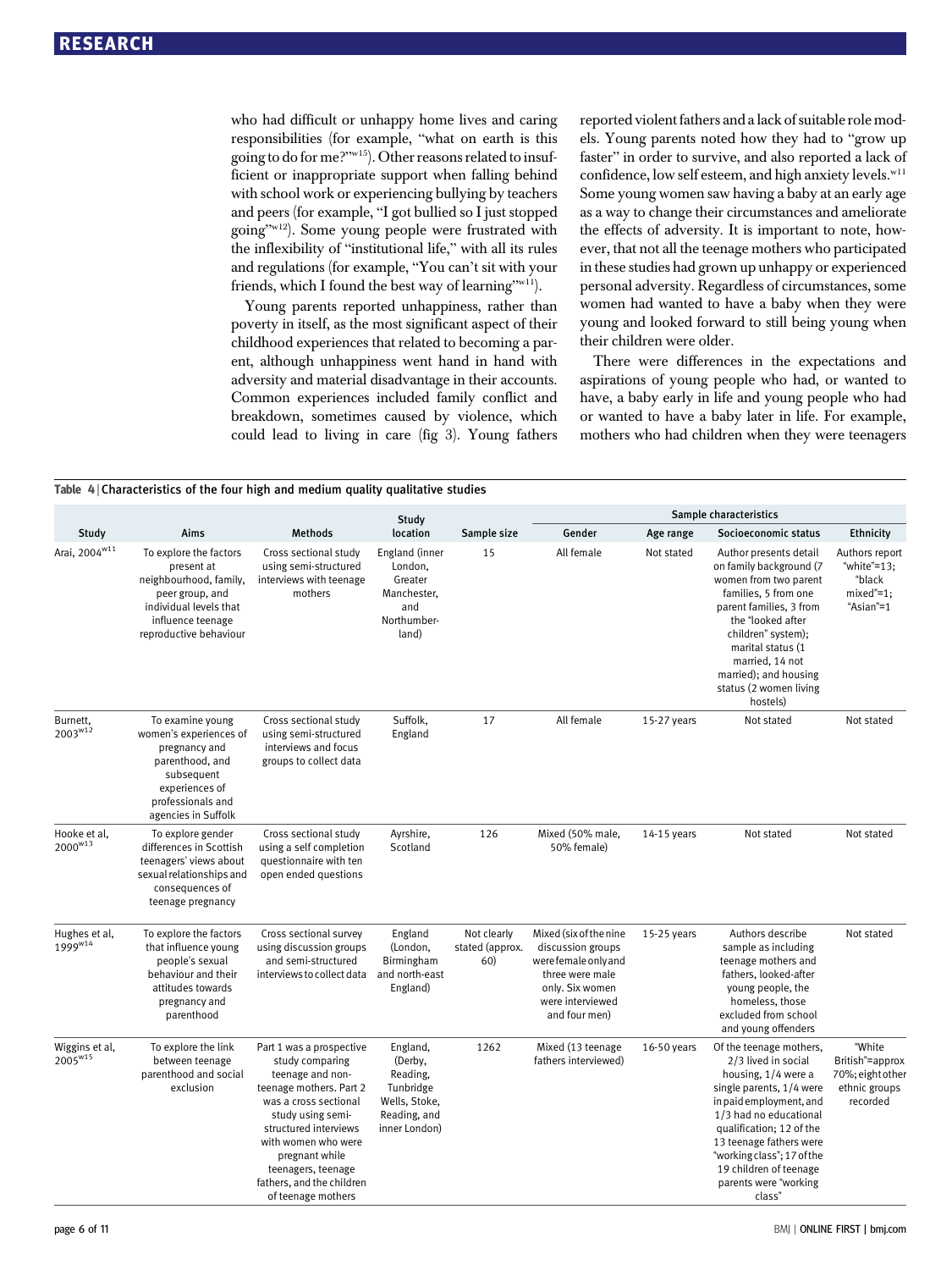## Table 5 <sup>|</sup> Comparison of themes arising from studies of young people's views with interventions assessed in "sound" trials

| Themes and potential measures to address them                                                                                                                       | Coverage in "sound" trials                                                                                 |
|---------------------------------------------------------------------------------------------------------------------------------------------------------------------|------------------------------------------------------------------------------------------------------------|
| Dislike of school                                                                                                                                                   |                                                                                                            |
| Involve young people in decision making about the curriculum; rules and<br>regulations; and design and layout of the school, and other aspects of school<br>culture | None identified                                                                                            |
| Support young people starting at new schools                                                                                                                        | None identified                                                                                            |
| Equip young people with the skills to form positive relationships with other<br>young people                                                                        | Allen et al, 1997 <sup>w1</sup> ;<br>Hawkins et al, 1999 <sup>w7</sup>                                     |
| Equip young people with the skills to resolve conflicts                                                                                                             | Hawkins et al, 1999 <sup>w7</sup>                                                                          |
| Introduce anti-bullying strategies                                                                                                                                  | None identified                                                                                            |
| Introduce training for secondary school teachers to provide emotional<br>support for young people                                                                   | None identified                                                                                            |
| Introduce learning support interventions                                                                                                                            | Hahn et al, 1994 <sup>w6</sup> ;<br>Philliber et al. 2001 <sup>w10</sup>                                   |
| Increase parental involvement during secondary school                                                                                                               | Hawkins et al, 1999 <sup>w7</sup>                                                                          |
| Low expectations for the future                                                                                                                                     |                                                                                                            |
| Improve work experience opportunities                                                                                                                               | Allen et al, 1997 <sup>w1</sup> ; Hahn et al,<br>1994 <sup>w6</sup> : Philliber et al. 2001 <sup>w10</sup> |
| Protect young people against bad experiences of work (for example, by<br>introducing minimum wage, better regulation, and legislation)                              | None identified                                                                                            |
| Actively involve young people in careers development                                                                                                                | Allen et al, 1997 <sup>w1</sup> ; Hahn et al,<br>1994 <sup>w6</sup> ; Philliber et al, 2001 <sup>w10</sup> |
| Provide activities out of school to improve self esteem and positive outlook                                                                                        | Hahn et al, 1994 <sup>w6</sup> ;<br>Philliber et al. 2001 <sup>w10</sup>                                   |
| Create more employment opportunities in disadvantaged communities                                                                                                   | None identified                                                                                            |
| Raise awareness of training, employment, and careers opportunities                                                                                                  | Allen et al, 1997 <sup>w1</sup> ; Hahn et al,<br>1994 <sup>w6</sup> ; Philliber et al, 2001 <sup>w10</sup> |
| Unhappy childhood and poor material circumstances                                                                                                                   |                                                                                                            |
| Introduce interventions to prevent domestic violence                                                                                                                | None identified                                                                                            |
| Support children and young people experiencing family breakdown and<br>conflict (for example, with counselling services)                                            | Allen et al, 1997 <sup>w1</sup> ; Hahn et al,<br>1994 <sup>w6</sup> ; Philliber et al, 2001 <sup>w10</sup> |
| Train parents in conflict resolution                                                                                                                                | Hawkins et al, 1999 <sup>w7</sup>                                                                          |
| Improve the continuity and quality of care for children and young people in<br>the care of the social services                                                      | None identified                                                                                            |
| Introduce housing interventions (for example, by investing in new housing<br>and housing repairs)                                                                   | None identified                                                                                            |

wanted to leave school as soon as possible and get a job. In contrast, those who became pregnant later in life expected to go to university and travel. Both young mothers and young fathers believed that few opportunities were open to them apart from poorly paid, temporary work in jobs that they disliked (for example, "There are so many jobs out there that I didn't even know existed ...I probably could have done something but I just didn't even think of these high paid jobs I could have done"w14). Young mothers described how having a baby was a more attractive option than entering the workforce, further education, or training. Young men's lack of ambition was compounded by the low expectations their parents and peers held for them. Young people who wanted children later in life had long term plans and a more positive outlook for the future, and they described how participating in out of school activities such as sports, music, and arts improved their self esteem and motivation.

## Do current interventions address the needs and concerns reported by young people?

The themes in our synthesis of qualitative studies suggest areas that should be addressed in preventive interventions, but measures to target these areas have not all been soundly evaluated for their effect on teenage pregnancy rates (table 5).

Youth development programmes and early childhood interventions both go some way to addressing young people's dislike of school. Two of the three youth development programmes in the controlled trials we reviewed included components designed to promote young people's academic achievement, such as tutoring and homework assistance,<sup>w6 w10</sup> whereas the third aimed to improve young people's interpersonal skills so they could develop good relationships with their peers and others.<sup>w1</sup> One early childhood intervention both taught children conflict resolution skills and trained parents to create a home environment supportive of learning.<sup>w7</sup> We did not find any research that had tested the impact on teenage pregnancy rates of interventions designed to change the school culture and environment, such as antibullying strategies, teacher training, or involving young people in making decisions about what happens in the school.

All the youth development programmes aimed to prevent teenage pregnancy by broadening young



Fig 2 <sup>|</sup> Forest plot showing the effect of youth development programmes and early childhood interventions on pregnancy rates reported by young men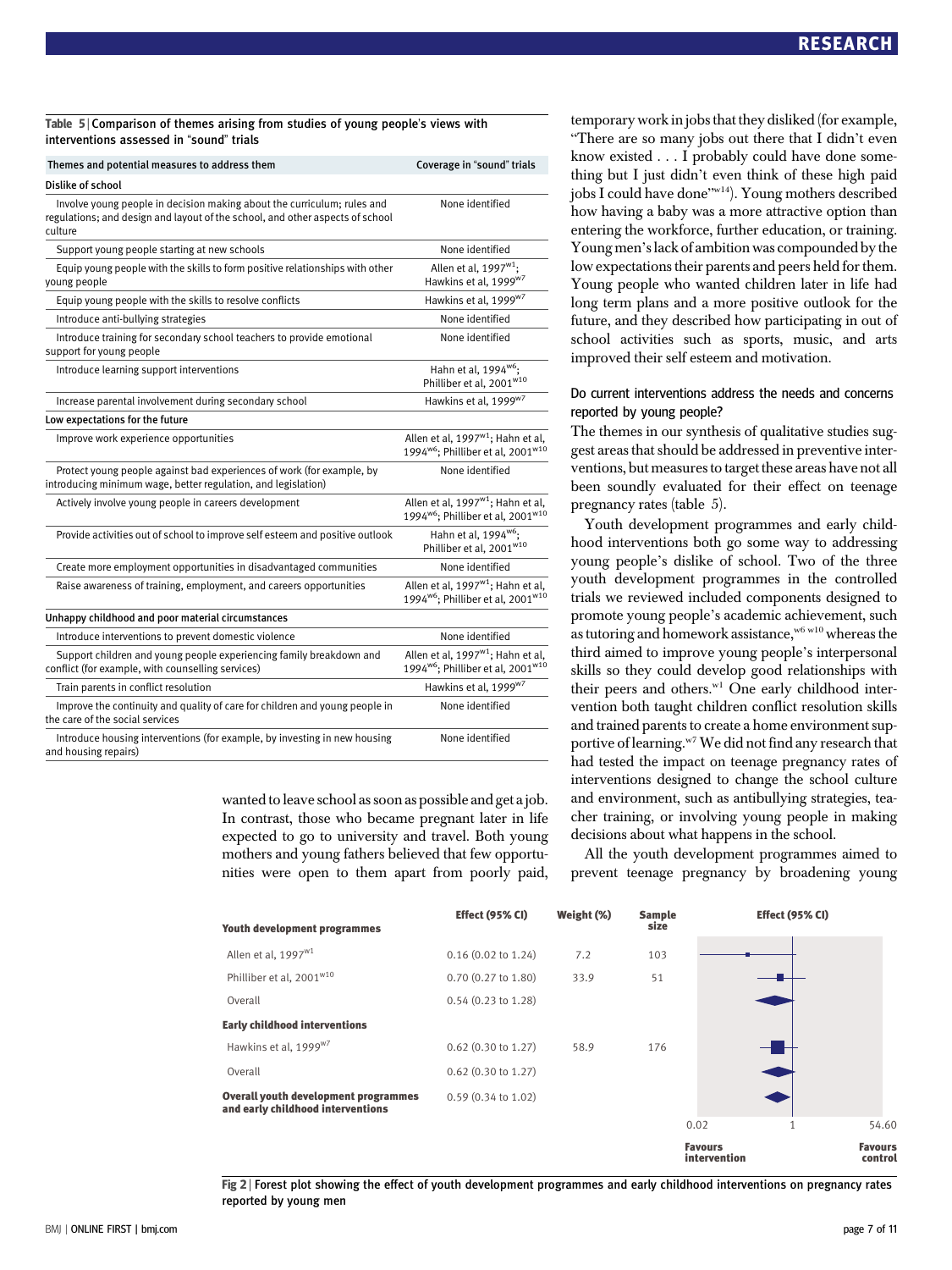

Fig 3 <sup>|</sup> Thematic analysis of young people's views on the role of education; training; employment and careers; and financial circumstances in teenage pregnancy

people's expectations and aspirations for the future. These programmes offered young people work experience in their local communities, careers advice, group work to stimulate active reflection, and discussion of future careers and employment opportunities. Two of the three soundly evaluated youth development programmes also provided out of school sports or arts activities.<sup>w6 w10</sup>

## **DISCUSSION**

## Summary of principal findings

This review sought to improve our understanding of the link between social disadvantage and teenage pregnancy by integrating evidence from qualitative studies and quantitative trials.

The evidence from the six controlled trials we looked at showed that early childhood interventions and youth development programmes can significantly lower teenage pregnancy rates. Both types of intervention target the social determinants of early parenthood but are very different in content and timing. Preschool education and support appear to exert a long term positive influence on the risk of teenage pregnancy, as well as on other outcomes associated with social and economic disadvantage such as unemployment and criminal behaviour.45 Programmes of social support, educational support, and skills training delivered to young people have a much more immediate impact.

Our review of five qualitative studies of young people in the UK indicated that happiness, enjoying school, and positive expectations for the future can all help to delay early parenthood. Young people who have grown up unhappy, in poor material circumstances, do not enjoy school, and are despondent about their future may be more likely to take risks when having sex or to choose to have a baby.

The findings of our review are especially important in the light of evidence that sex education and sexual health services are not on their own effective strategies for encouraging teenagers to defer parenthood<sup>12</sup>; they need to be complemented by early childhood and youth development interventions that tackle social disadvantage.<sup>13 18 46</sup> Early childhood interventions and youth development programmes provide enhanced educational and social support in the early years of life and engage young people in developing career aspirations, respectively, thus addressing some of the key themes identified within our qualitative synthesis. However, important gaps exist in the evidence on how effectively current interventions address these themes (table 5). Structural and systemic issues such as housing, employment opportunities, community networks, bullying, and domestic violence were all important issues in young people's accounts, but these factors have yet to be addressed in appropriate interventions and evaluated as wider determinants of teenage pregnancy.

## Comparison with other studies

Our review adds to a growing body of research identifying factors that may explain the association between social disadvantage and teenage pregnancy. Dislike of school, an unhappy childhood, and a lack of opportunities for jobs and education have all emerged as explanatory factors in large scale national and international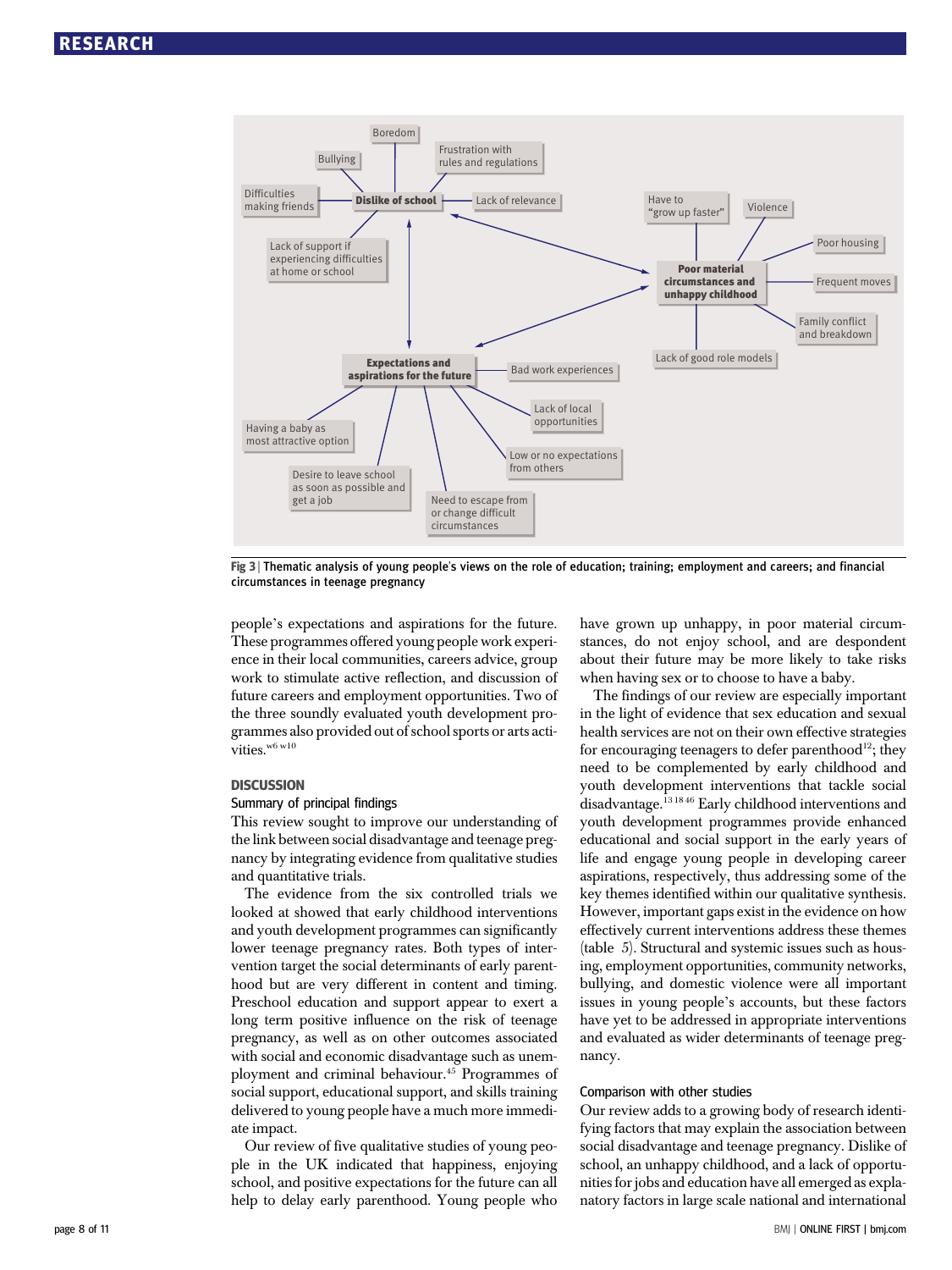WHAT IS ALREADY KNOWN ON THIS TOPIC Evidence suggests that sex education and better sexual health services do not reduce teenage pregnancy rates

A number of controlled trials have tested the effects of interventions that target the social disadvantage associated with early pregnancy and parenthood, and a number of qualitative studies have considered young people's views of the factors associated with teenage pregnancy

No systematic review has brought these quantitative trials and qualitative studies together to determine intervention effectiveness and appropriateness

WHAT THIS STUDY ADDS Early childhood interventions and youth development programmes that combine individual level and structural level measures to tackle social disadvantage can lower teenage pregnancy rates

Such interventions are likely to be appropriate for children and young people in the UK because they improve enjoyment of school, raise expectations and ambitions for the future, and ameliorate the effect of an unhappy childhood in poor material circumstances

A policy move to invest in interventions that target social disadvantage should complement rather than replace high quality sex education and contraceptive services

> epidemiological analyses.3 9 17 18 47-49 Dislike of school appears to have an independent effect on the risk of teenage pregnancy.49 Our analysis of qualitative research provides additional insight into how factors that increase the risk of teenage pregnancy may operate. For example, a dislike of school was frequently the result of bullying, frustration with rules and regulations, lack of curriculum relevance, boredom, and inadequate support.

> As well as developing and testing interventions to modify these antecedents, future research on teenage pregnancy and social disadvantage needs to consider strategies that counter the stigmatisation and discrimination faced by young parents. Some of the social exclusion experienced by young parents is the result of negative societal reaction. However, there is evidence to suggest that teenage parenting can under certain circumstances be a route to social inclusion rather than exclusion.<sup>50</sup>

> Like many other systematic reviews in health promotion and public health, we found few trials conducted in the UK.<sup>272940</sup> This raises questions about the generalisability of the trial evidence. Our inclusion of qualitative evidence permitted us to examine the appropriateness of interventions evaluated in US trials from the perspective of young people in the UK. The appropriateness of interventions is an important aspect of generalisability to consider.<sup>51</sup> Our inclusion of qualitative evidence does not, however, replace the need for further trials in the UK and elsewhere to address the impact of interventions designed to ameliorate the wider determinants of teenage pregnancy.

> A recent study carried out in England evaluated the effects ofthe Young People's Development Programme —an intensive, multicomponent youth development intervention based on the Children's Aid Society Carrera Model Program.w1052 In contrast to the findings of this review, the quasi-experimental study found that young women in the intervention group were more

likely to report pregnancy than those in the comparison group. This finding may be the result of the potentially stigmatising effect of targeting and labelling young people as "high risk" or of introducing participants to other "high risk" young people in alternative educational settings. In comparison with the Young People's Development Programme, the youth development programmes evaluated by the controlled trials in our review used after school programmes or interventions delivered in community settings rather than the approach of keeping young people out of mainstream schools and working with them in alternative educational settings. This difference in approach may explain the difference in the findings of the two studies and highlights the need to evaluate a revised youth development programme in the UK.

## Strengths and limitations of the study

The strengths of our review include the comprehensiveness of our searches, the exclusion of methodologically weak studies, the rigorous synthesis methods used, and the inclusion of qualitative research alongside controlled trials to establish not only "what works" but also appropriate and promising intervention strategies on the basis of young people's views on the factors associated with teenage pregnancy. Including only studies that evaluated interventions relative to control conditions over the same period of time avoids missing temporal differences between groups. Such changes include the relaxing of abortion laws and the increasing acceptability of abortion over time, which may affect self reported pregnancy rates.

The small numbers of studies we found are a limitation of the available body of research, as is the dominance of controlled trials conducted in the US (although this is a common feature of many health promotion and public health reviews). Our search strategies would have under-represented non-English language studies. As with any systematic review, we cannot be certain that we identified all relevant studies; in particular we may not have identified all unpublished studies, which are more likely to report negative findings than are published studies. We are only aware of one relevant study published since the searches for this review were carried out: the evaluation of the Young People's Development Programme.<sup>52</sup> Whether this study would meet the quality criteria for our review is unclear, but it should be considered in any update.

## Conclusion and policy implications

This review provides a small but reliable evidence base that early childhood interventions and youth development programmes are effective and appropriate strategies for reducing unintended teenage pregnancy rates. Our findings on the effects of early childhood interventions highlight the importance of investing in early care and support in order to reduce the socioeconomic disadvantage associated with teenage pregnancy later in life.53 Both the early childhood interventions and the youth development programmes combined structural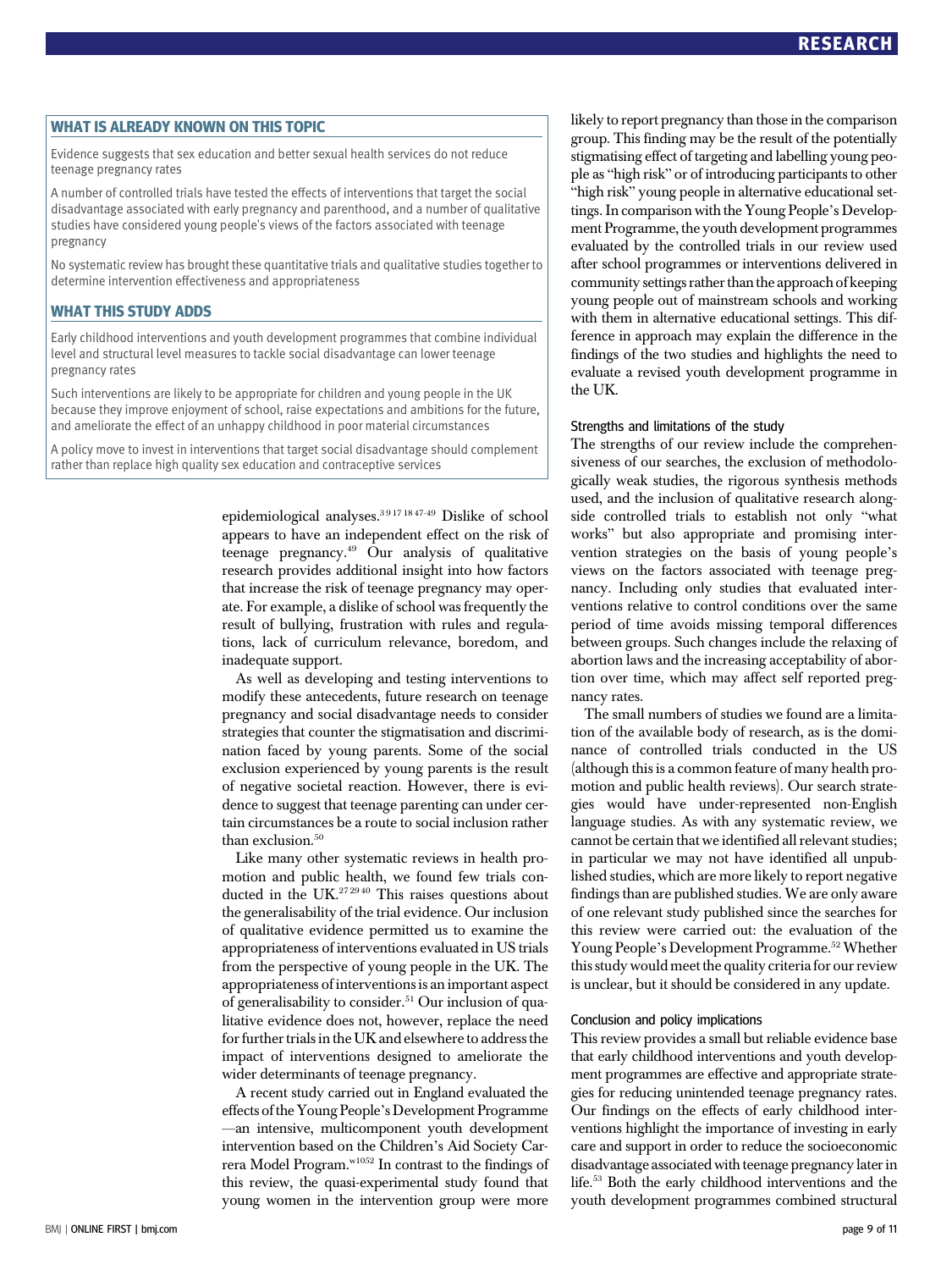level and individual levels components, which is in line with many current recommendations in health promotion and public health.<sup>54 55</sup> A policy move to invest in youth programmes should complement rather than replace high quality sex education and contraceptive services, and should aim to improve enjoyment of school, raise expectations and ambitions for the future, and provide young people with relevant social support and skills.

Contributors: AH, AO, and GB designed the study and obtained funding. AH, AO, and GB wrote the review protocol. AF, GB, and AH conducted the searches, screened titles and full papers, assessed study quality, extracted data, and undertook the statistical and qualitative syntheses. All authors contributed to the drafting of the paper and approved the final submitted version. AH, AO, and GB are the guarantors. All authors had full access to all the data in the study, including statistical reports and tables, and can take responsibility for the integrity of the data and the accuracy of the data analysis.

Funding: The review was funded by the Department of Health. AH was funded by a senior level research scientist in evidence synthesis award from the Department of Health. The researchers operated independently from the funders and the views expressed in this paper are those of the authors and not necessarily those of the Department of Health.

## Competing interests: None declared.

Data sharing: Technical appendix available at http://eppi.ioe.ac.uk/cms/ Default.aspx?tabid=674.

1 Department for Education and Skills. Teenage Pregnancy: accelerating the strategy to 2010. Department for Education and Skills, 2006. http://www.dcsf.gov.uk/everychildmatters/resources-and-

practice/ig00156/.

- 2 Holgate HS, Evans R, Yuen FKO. Teenage pregnancy and parenthood: global perspectives, issues and interventions. Routledge, 2006.
- 3 United Nations International Children's Emergency Fund. A league table of teenage births in rich nations. Innocenti Report Card No. 3. UNICEF Innocenti Research Centre, 2001.
- 4 Hoffman SD. Teenage childbearing is not so bad after all—is it? A review of new literature. Int Fam Plan Perspect 1998;30:236-9.
- 5 Bonell CP. Why is teenage pregnancy conceptualised as a social problem? A review of quantitative research from the USA and UK. Cult Health Sex 2004;6:1-18.
- 6 Ermisch J. Does a 'teen-birth' have longer-term impacts on the mother? Suggestive evidence from the British household panel survey. Institute for Social and Economic Research, 2003.
- Pevalin DI. Outcomes in childhood and adulthood by mother's age: evidence from the 1970 British cohort study. Institute for Social and Economic Research, 2003.
- 8 Berrington A, Diamond I, Ingham R, Stevenson J, Borgoni R, Hernández I, et al. Consequences of teenage parenthood: pathways which minimise the long term negative impacts of teenage childbearing: final report. University of Southampton, 2005.
- Social Exclusion Unit. Teenage pregnancy. HMSO, 1999. 10 UNICEF. Child poverty and perspective: an overview of child wellbeing in rich countries. UNICEF, 2007.
- 11 Office for National Statistics. Conception statistics in England and Wales, 2007. ONS, 2009.
- 12 DiCenso A, Guyatt G, Willan A, Griffith L. Interventions to reduce unintended pregnancies among adolescents: systematic review of randomised controlled trials. BMJ 2002;324:1426-34.
- 13 Henderson M, Wight D, Raab GM, Abraham C, Parkes A, Scott S, et al. Impact of a theoretically based sex education programme (SHARE) delivered by teachers on NHS registered conceptions and terminations: final results of cluster randomised trial. BMJ 2007;334:133.
- 14 Allen E, Bonell C, Strange V, Copas A, Stephenson J, Johnson AM, et al. Does the UK government's teenage pregnancy strategy deal with the correct risk factors? Findings from a secondary analysis of data from a randomised trial of sex education and their implications for policy. J Epidemiol Community Health 2007;51:20-7.
- 15 Cheesbrough S, Ingham R, Massey D. A review of the international evidence on preventing and reducing teenage conceptions: the United States, Canada, Australia and New Zealand. Health Development Agency, 2002.
- 16 Kane R, Wellings K. Reducing the rate of teenage conceptions: an international review of the evidence: data from Europe. London School of Hygiene and Tropical Medicine, University of London, 2003.
- 17 McLeod A. Changing patterns of teenage pregnancy: population based study of small areas. BMJ 2001;323:199-203.
- 18 Fletcher A, Harden A, Brunton G, Oakley A, Bonell C. Interventions addressing the social determinants of teenage pregnancy. Health Educ 2008;108:29-39.
- 19 Wellings K, Kane R. Trends in teenage pregnancy in England and Wales: how can we explain them? *I R Soc Med* 1999;92:277-82.
- 20 Evans T, Brown H. Road traffic crashes: Operationalizing equity in the context of health service reform. Int J Inj Contr Saf Promot 2003;10:11-2.
- 21 Anand S, Razak F, Davis A, Jacobs R, Vuksan V, Teo K, et al. Social disadvantage and cardiovascular disease: development of an index and analysis of age, sex, and ethnicity effects. Int J Epidemiol 2006;35:1239-45.
- 22 Thomas J, Harden A, Oakley A, Oliver S, Sutcliffe K, Rees R, et al. Integrating qualitative research with trials in systematic reviews: an example from public health. BMJ 2004;328:1010-2.
- 23 Harden A, Thomas J. Methodological issues in combining diverse study types in systematic reviews. Int J Soc Res Meth 2005;8:257-71.
- 24 Graham H, McDermott E. Qualitative research and the evidence base of policy: Insights from studies of teenage mothers in the UK. J Soc Policy 2005;35:21-37.
- 25 Pope C, Ziebland C, Mays N. Qualitative research in health care: Analysing qualitative data. BMJ 2000;320:114-6.
- Popay J, Rogers A, Williams G. Rationale and standards for the systematic review of qualitative literature in health services research. Qual Health Res 1998;8:341-51.
- 27 Oakley A, Fullerton D, Holland J, Arnold S, France-Dawson M, Kelly P, et al. Sexual health education interventions for young people: a methodological review. BMJ 1995;310:158-62.
- 28 Peersman G, Oakley A, Oliver S, Thomas J. Review of effectiveness of sexual health promotion interventions for young people. EPPI-Centre, 1996.
- 29 Thomas J, Sutcliffe K, Harden A, Oakley A, Oliver S, Rees R, et al. Children and healthy eating: a systematic review of barriers and facilitators. EPPI-Centre, University of London, 2003.
- Boulton MR, Fitzpatrick R, Swinburn C. Qualitative research in health care II: a structured review and evaluation of studies. J Eval Clin Pract 1996;2:171-9.
- 31 Cobb AK, Hagemaster JN. Ten criteria for evaluating qualitative research proposals. J Nurs Educ 1987;26:138-43.
- 32 Mays N, Pope C. Qualitative research in health care: assessing quality in qualitative research. BMJ 2000;320:50-2.
- 33 Medical Sociology Group. Criteria for the evaluation of qualitative research papers. Medical Sociology News 1996;22:69-71.
- Peersman G, Oliver S, Oakley A. Review guidelines: data collection for the EPIC database. EPPI-Centre, 1997.
- 35 EPPI-Centre. Guidelines for extracting data and quality assessing primary studies in educational research (version 0.97). EPPI-Centre, 2002.
- 36 Thomas I, Brunton I, EPPI-Reviewer 3.0: analysis and management of data for research synthesis.: EPPI-Centre, 2006.
- 37 Cooper H, Hedges L. The Handbook of Research Synthesis. Russell Sage Foundation, 1994.
- 38 Egger G, Davey-Smith D, Altman D. Systematic reviews in health care: meta-analysis in context. BMJ Group, 2001.
- 39 Lipsey MW, Wilson DB. Practical Meta-Analysis. Sage Publications Inc, 2001.
- Rees R, Kavanagh J, Burchett H, Shepherd J, Brunton G, Harden A, et al. HIV Health promotion and men who have sex with men (MSM): a systematic review of research relevant to the development and implementation of effective and appropriate interventions. EPPI-Centre, 2004.
- 41 Harden A, Garcia J, Oliver S, Rees R, Shepherd J, Brunton G, et al. Applying systematic review methods to studies of people's views: an example from public health research. J Epidemiol Community Health 2004;58:794-800.
- 42 Thomas J, Harden A. Methods for the thematic synthesis of qualitative research in systematic reviews. BMC Med Res Methodol 2008;8:45.
- 43 Bryman A, Burgess G. Analysing Qualitative Data. Routledge, 1994.
- Miles M, Huberman A. Qualitative Data Analysis. Sage, 1994.
- 45 Zoritch B, Roberts I, Oakley A. The health and welfare effects of daycare: a systematic review of randomised controlled trials. Soc Sci Med 1998;47:317-27.
- 46 Stephenson J, Strange V, Forrest S, Oakley A, Copas A, Allen E, et al. Pupil-led sex education in England (RIPPLE study): clusterrandomised intervention trial. Lancet 2004;364:338-46.
- 47 Wiggins M, Oakley A, Sawtell M, Austerberry H, Clemens F, Elbourne D. Teenage parenthood and social exclusion: a multimethod study. Social Science Research Unit Report, 2005.
- Bonell CP, Strange VJ, Stephenson JM, Oakley AR, Copas AJ, Forrest SP, et al. The effect of various dimensions of social exclusion on young people's risk of teenage pregnancy: development of